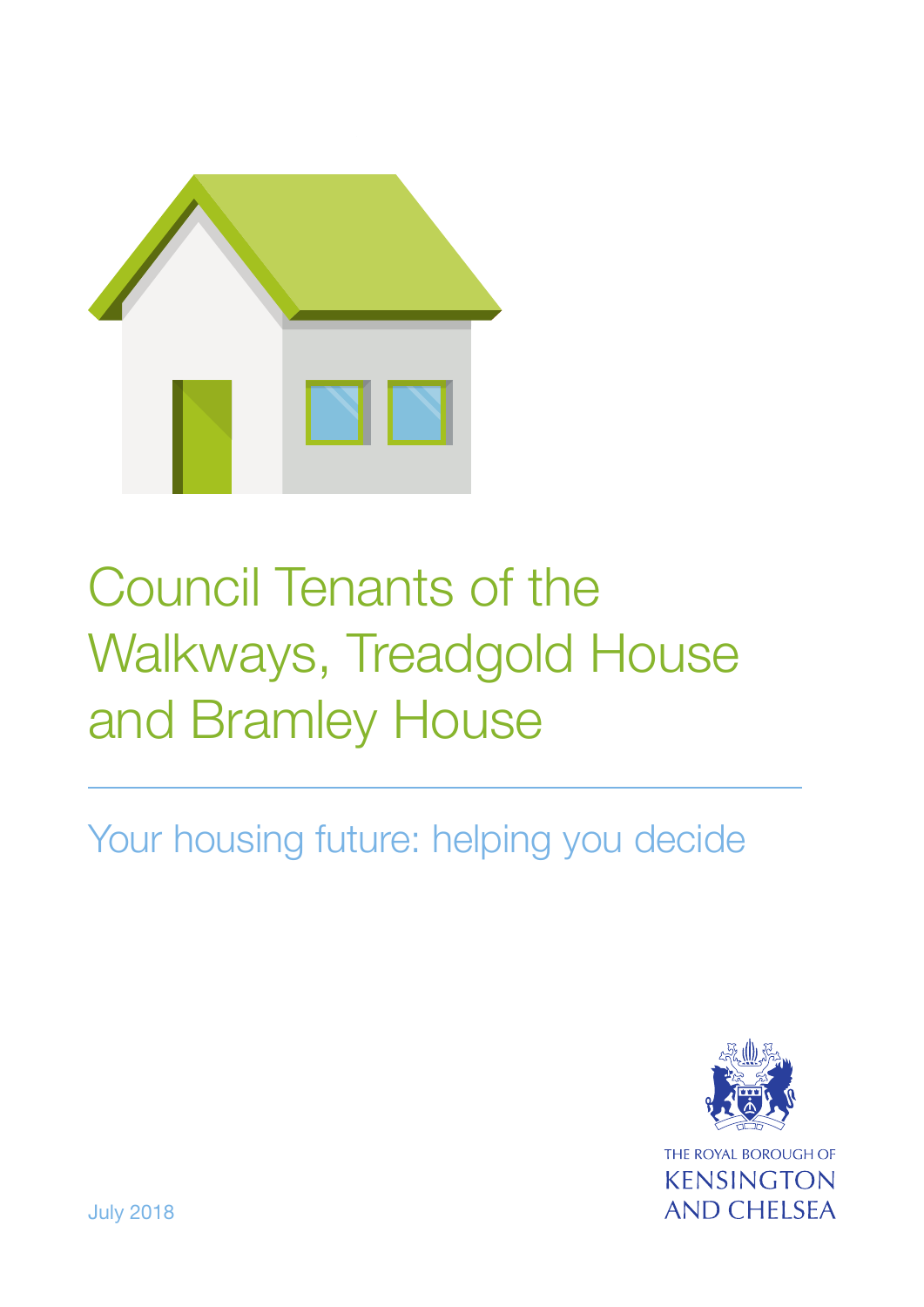#### Your housing future – helping you decide

Some tenants are not sure whether they wish to go back to their Council home, or whether to stay living away from home and wait to move to a different Council or Housing Association tenancy (social housing). We understand this is a difficult decision so will provide as much information as possible to help with this process.

Of the 338 residents with homes in the Walkways, Treadgold House and Bramley House who can qualify for the Wider Grenfell Rehousing Policy, you are one of 99 households who have, so far, not felt ready to return home.

The Council is looking at the future arrangements for tenants, like you, who are living away from home. On Wednesday 25 July 2018, we expect the Council to consider what those arrangements will be.

The Council will be asked to decide that you choose between returning to your home in the Walkways, Treadgold House or Bramley House, or ending your tenancy and remaining in suitable temporary housing until you are permanently rehoused to another social housing tenancy. You will **not be** made to return home if you do not feel able to do so.

**Remember** – if you are currently living away from home, decide to return home but afterwards decide that you want to move away, you can apply to join the Housing Register for rehousing. As long as you qualify under the Wider Grenfell Rehousing Policy, there is no deadline by which you must apply.

If you are living in a hotel or serviced apartment, you will transfer to temporary housing while we work with you to find a suitable new social housing home, if you decide not to go home.

The Council will also be asked to decide that if you choose to remain or move to temporary accommodation, you will pay the rent for that temporary accommodation instead of the rent for your home in the Walkways, Treadgold House or Bramley House.

You will find more information about these options, below.

You will also find some information which we hope will help you decide whether to return home or to stay in temporary housing until you are rehoused, including our plans for the future of the Walkways, Treadgold House and Bramley House, and also information on rehousing through the Council's Housing Register.

It is difficult to predict how long it will take to be rehoused to a permanent new home. However, for some (for example, residents who need larger properties) it could take several years. Therefore, if you decide not to return to your home on the Walkways, Treadgold House or Bramley House, it is important that you can live in a suitable temporary home until you are rehoused.

#### Why might we ask you to decide whether to return home or to end your current Council tenancy?

There are a number of reasons why we might ask you to decide either to return home, or to end your tenancy and stay in temporary housing until you are rehoused to another social housing tenancy.

There are also reasons why we might ask tenants to pay a different rent for their temporary housing if they decide not to return home.

Remember, you will not be made to return home if you do not feel able to do so.

#### **Empty homes on the estate**

At the moment, there are approximately 100 tenants and their households living away from their homes, almost all who are living in temporary housing. This means that almost a third of the 338 homes in the Walkways, Treadgold House and Bramley House have been empty for over a year.

Tenants who remained or have returned home have told us that having so many empty homes does not help the community in its efforts to recover from the Grenfell Tower tragedy, and unfortunately it also makes some residents feel a little more isolated and insecure in their homes.

Homes freed up by tenants who do not feel able to return home can also be offered to tenants on the Estate who need to move to a more suitable home but wish to remain part of the community. More information on how we plan to offer empty properties to existing tenants, as soon as possible, is provided later in this leaflet.

#### **Rehousing waiting times**

#### **The cost of providing temporary accommodation**

Asking you to choose between returning home or ending your tenancy until you are rehoused will help the Council to better plan and manage the cost of providing temporary accommodation. This is also why we recommend that tenants, who decide not to return home, will pay our standard rent for their temporary home. Charging you the same rent as you pay now for your temporary home would also risk cuts to important services. You will probably pay more for your temporary home than you do for your Council tenancy at the moment.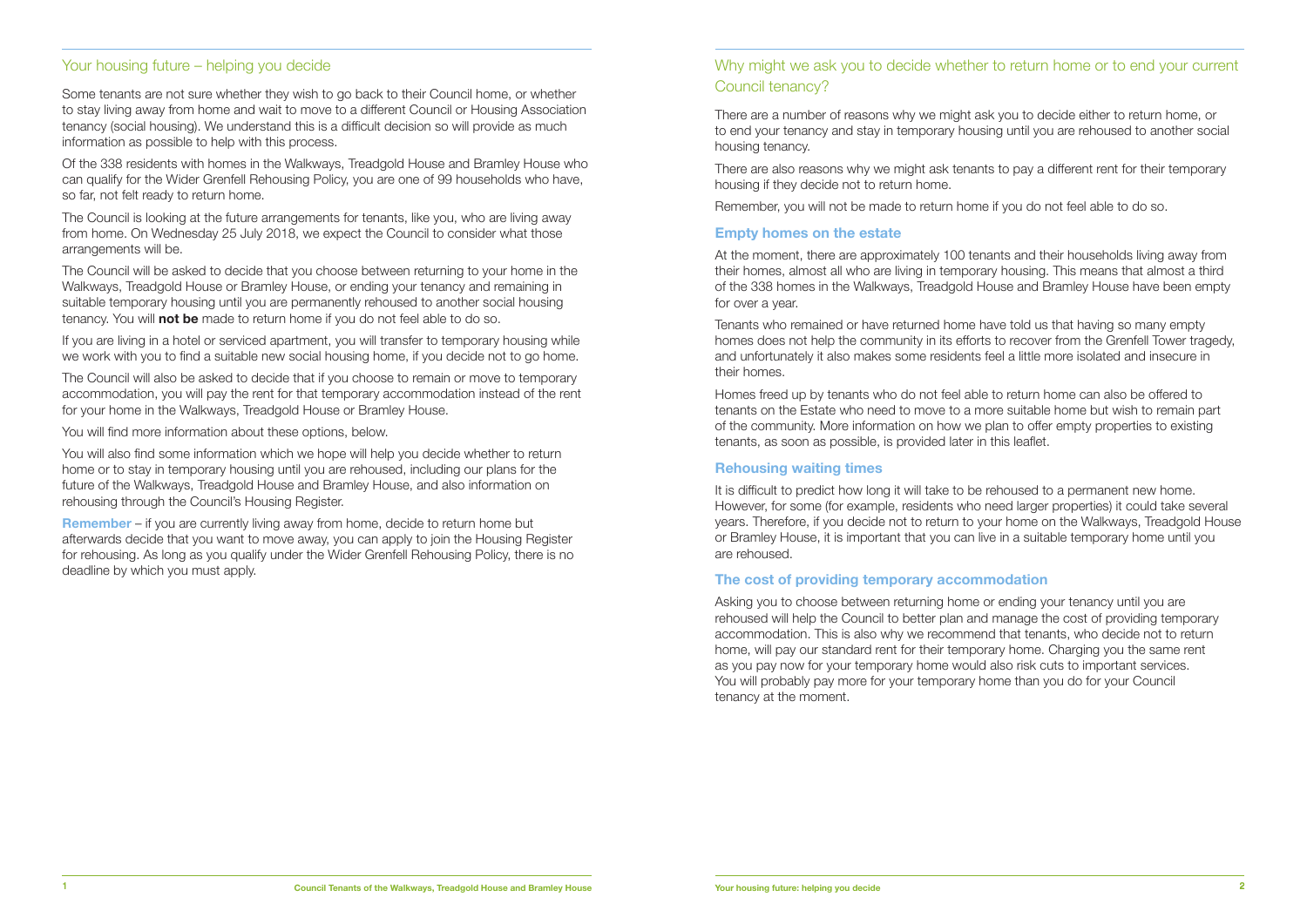#### The future arrangements – what is being recommended?

The recommendations below will be considered by the Leadership Team on Wednesday 25 July 2018. These recommendations will also be discussed at the Grenfell Recovery Scrutiny Committee meeting on Tuesday 24 July.

#### **Recommendation – returning home or ending your current tenancy**

If you are currently living in temporary accommodation and you do not feel able to return home, you will be asked to end your current Council tenancy by Sunday 30 September 2018.

If you do feel able to return home you will be asked to do so by Sunday 30 September 2018.

#### **Recommendation – paying rent for your temporary home**

If you decide to end your current Council tenancy and continue to live in temporary accommodation, from Monday 1 October 2018 you will pay the rent and associated costs for your temporary home in accordance with the Council's Temporary Accommodation Charging Policy.

The Council cannot afford to provide temporary accommodation leased from the private rented sector at very high rents on an ongoing basis. As we explained earlier in this leaflet, continuing to cover the costs of providing this type of temporary accommodation means we will need to make savings elsewhere which will affect other vital frontline services.

Unless benefit payments (such as Housing benefit) pay for all of your rent at the moment, it would be likely that you would have to pay more for your temporary accommodation than you do for your current Council tenancy. You would not have to pay the whole of the rent for your temporary accommodation nor would you have to pay market rent. We would make sure that you can afford the rent.

If you decide to end your current Council tenancy before Sunday 30 September you will still not have to pay rent for your temporary home until Monday 1 October.

**your family** you can ask the Council to review its offer and you also have the opportunity to ask the Grenfell Independent Adjudicator to investigate whether the offer is suitable. You may also wish to ask for independent legal advice from advice centres such as Shelter, North Kensington Law Centre or the Citizens Advice Bureau.

#### **Recommendation – moving to standard temporary accommodation**

We will move residents, who decide to remain in temporary accommodation, from homes leased directly from the private sector market into normal temporary accommodation where possible. See the next section.

#### Will you be able to stay in your current temporary accommodation?

If you decide to end your Council tenancy and remain in temporary accommodation until you are rehoused to a new home, we will make sure that your accommodation is suitable for you and your family. However, you may not be able to remain in your current temporary home until you are rehoused.

It is very difficult to secure normal temporary accommodation in or close to Kensington and Chelsea – however, we will continue to secure as much as we can.

#### **If you think an offer of temporary accommodation is not suitable for you and**

We have made improvements to the temporary boiler system, following several interruptions to the hot water supply. We are also working on other services, such as improving the bin chutes and have improved rubbish collection from the bin storage rooms.

Please remember that it could take some time to rehouse you to a new social housing tenancy, depending on the type of property you need. More information on the rehousing process is provided later in this leaflet.

#### Information about the estate

#### **What is the future of the Grenfell Tower site?**

The police investigation of the Tower site is ongoing and remains the priority. The site is managed by the independent Grenfell site team, who provide updates to the Council and community. As you know, the Tower was wrapped in June.

The bereaved, survivors and the wider community will be at the heart of the decision-making regarding the future of the site, working to a set of principles that they have agreed with the Council and the Ministry of Housing, Community and Local Government (MHCLG). These principles were published on 1 March 2018.

#### **What about investment in our homes?**

Following the Grenfell Tower tragedy, there was clear recognition of the need to make real improvements to the Lancaster West Estate and the need to have the residents lead the process. Both the Council and central Government have committed funding to support an ambitious and resident-led refurbishment of the Estate.

The Council has promised to refurbish the Lancaster West Estate sensitively, collaboratively and to create a model for social housing in the 21st century. Residents are and will continue to be at the heart of shaping any future work throughout the delivery of the programme. There will be no demolition of people's homes.

We aim to make your home safe, comfortable and warm. Where we can make your home more energy efficient and reduce gas and electricity use, we will pass on the savings directly to you.

The Council is currently talking to Bramley House residents about their own refurbishment process.

#### **What about existing services on the Estate?**

We continue to make progress on Estate improvements though we still have more to do.

Fire safety work is ongoing across the Estate. The majority of Walkways properties now have a FD30S-rated fire door – this means that the doors are fire resistant for 30 minutes. Fire marshals will remain on site until we will review whether, and where, they are still required.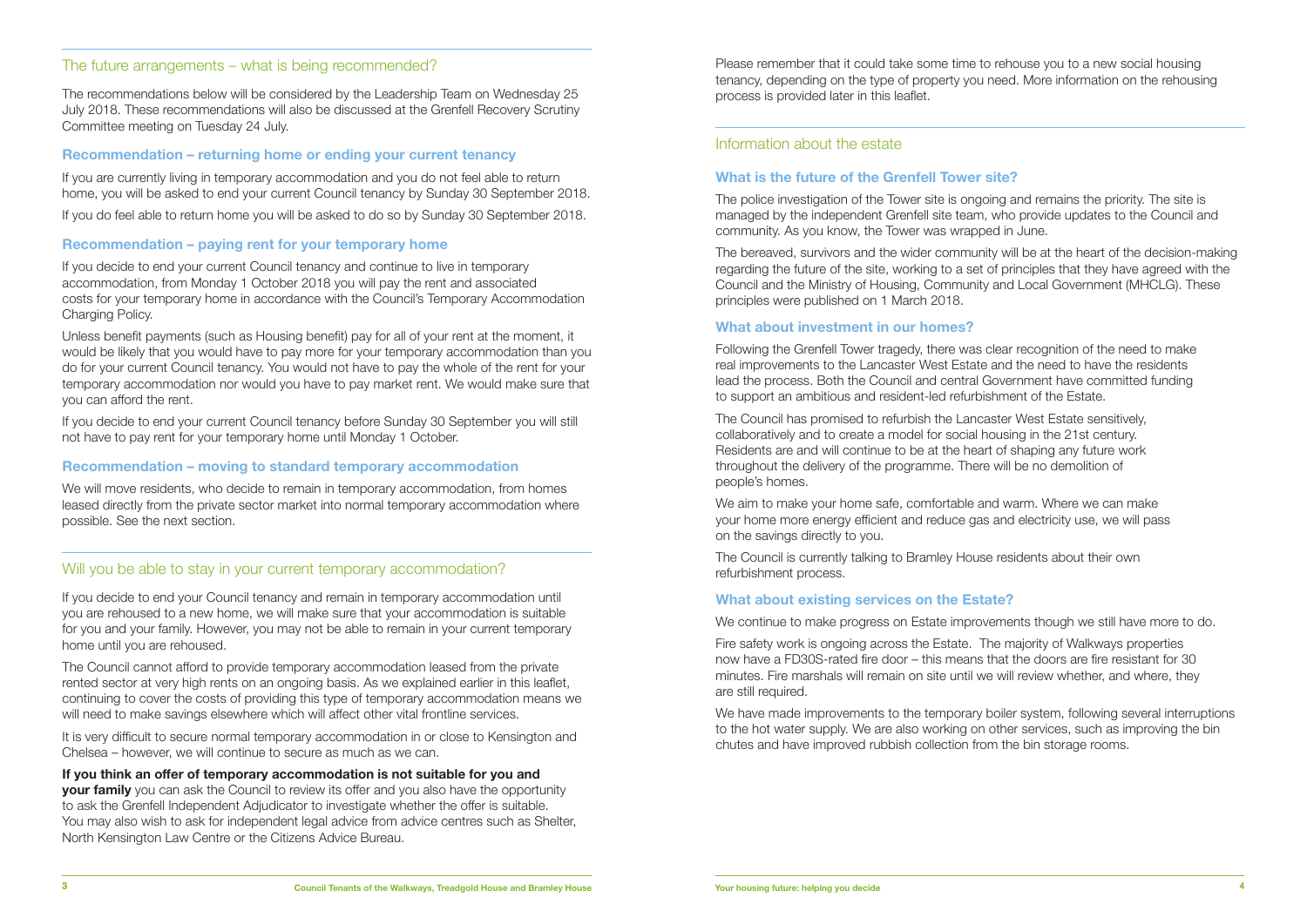We have launched a locally managed dedicated repairs team. This repairs team will provide a range of repairs and maintenance services for the residents of Lancaster West Estate including quick repairs, preparing empty properties for new tenants and some caretaking and handyperson services for residents. It will also undertake a home health check for any resident who would like one.

The Lancaster West Neighbourhood Team will continue to talk to you about what improvements need to be made.

#### **A Local Lettings Plan for local tenants**

We would like to develop a Local Lettings Plan later in the year working with residents on the Lancaster West Estate. A Local Lettings Plan will ensure that empty Council properties on the Estate will be offered first to the existing tenants living on the Estate. It may help if you need to move to a more suitable home but wish to remain in the area and as part of the community. We will consult on a Local Lettings Plan over the coming weeks, and intend to implement it as soon as the consultation is over so that relinquished tenancies can be offered quickly to households on the Estate.

To prepare for the Local Lettings Plan, we are meeting with tenants to get a better understanding of the type of housing they need.

#### Information about rehousing

The number of residents who ask the Council to help them move to a more suitable home is far greater than the number of homes that become available. The Council aims to increase the number of genuinely affordable Council and housing association homes in the borough; however, even where it is possible to build new homes, it will take a number of years until they are available.

#### **The supply of social housing in Kensington and Chelsea**

The following table shows the average number of properties that have become available each year to residents on the Council's Housing Register between 2012 and 2017.

#### **Average lettings per year: 2012/13 to 2016/17**

| <b>Bed size</b>                  | <b>Council</b> | <b>Housing association</b> | <b>Total average</b><br>per year |
|----------------------------------|----------------|----------------------------|----------------------------------|
| <b>Studio</b>                    | 49             | 45                         | 94                               |
|                                  | 64             | 88                         | 153                              |
| $\overline{2}$                   | 59             | 71                         | 130                              |
| 3                                | 29             | 31                         | 60                               |
| $\overline{4}$                   | $\overline{4}$ | 7                          | 11                               |
| 5                                |                |                            |                                  |
| <b>Total average</b><br>per year | 207            | 253                        | 460                              |

#### **The demand for social housing in Kensington and Chelsea**

The following two tables show the demand for social housing in the borough, measured by applications to the Housing Register.

The first table shows the number of residents on the Housing Register in March of each year, 2013 to 2017. The Council changed its policy in 2014 so only residents with a very high level of housing need remained on the Housing Regiser.

#### **Annual demand for social housing on the Housing Register (2013 to 2017) – Number of households on the Housing Register**

| $\sim$ To to $\sim$ The Frammer of HouseHolds on the Housing Hegister |                |      |      |                |                |
|-----------------------------------------------------------------------|----------------|------|------|----------------|----------------|
|                                                                       | Year           |      |      |                |                |
| <b>Bed size</b>                                                       | 2013 $(*)$     | 2014 | 2015 | 2016           | 2017           |
| Studio / 1                                                            | 1826           | 893  | 869  | 982            | 1013           |
| 2 <sup>1</sup>                                                        | 1914           | 1224 | 1171 | 1192           | 1219           |
| 3                                                                     | 858            | 430  | 432  | 415            | 409            |
| $\overline{\mathbf{4}}$                                               | 142            | 111  | 107  | 96             | 97             |
| 5                                                                     | 14             | 16   | 19   | 17             | 21             |
| 6                                                                     | $\overline{2}$ | 3    | 1    | $\overline{2}$ | $\overline{2}$ |
| $\overline{7}$                                                        |                |      |      |                |                |
| <b>Total</b>                                                          | 4757           | 2311 | 2174 | 2704           | 2761           |

\*Applications to the Housing Register were renewed in 2013/14 resulting in the removal of residents who no longer wished to remain registered.

The second table shows the number of residents on the Housing Register with a high priority right now.

#### **Number of households (high priority) on the Housing Register June 2018**

| <b>Number</b><br>of bed-<br>rooms | <b>Total number of</b><br>households | <b>Total number with</b><br><b>Exceptional priority</b><br>or Emergency H&I or<br>Serious risk of harm | <b>Total number</b><br>with Wider<br><b>Grenfell Priority</b> | <b>Total number</b><br>with 900<br>medical points |
|-----------------------------------|--------------------------------------|--------------------------------------------------------------------------------------------------------|---------------------------------------------------------------|---------------------------------------------------|
| $\mathbf{0}$                      | 985                                  | 13                                                                                                     | 25                                                            | 45                                                |
|                                   | 212                                  | 9                                                                                                      | 25                                                            | 35                                                |
| $\overline{2}$                    | 1304                                 | 15                                                                                                     | 38                                                            | 42                                                |
| 3                                 | 512                                  | 8                                                                                                      | 38                                                            | 24                                                |
| $\overline{4}$                    | 125                                  |                                                                                                        | 15                                                            | 8                                                 |
| 5                                 | 22                                   | ∩                                                                                                      | $\overline{2}$                                                |                                                   |
| 6                                 | $\overline{2}$                       | $\bigcap$                                                                                              | $\bigcap$                                                     | $\left( \ \right)$                                |
| Grand<br><b>Total</b>             | 3162                                 | 49                                                                                                     | 144                                                           | 156                                               |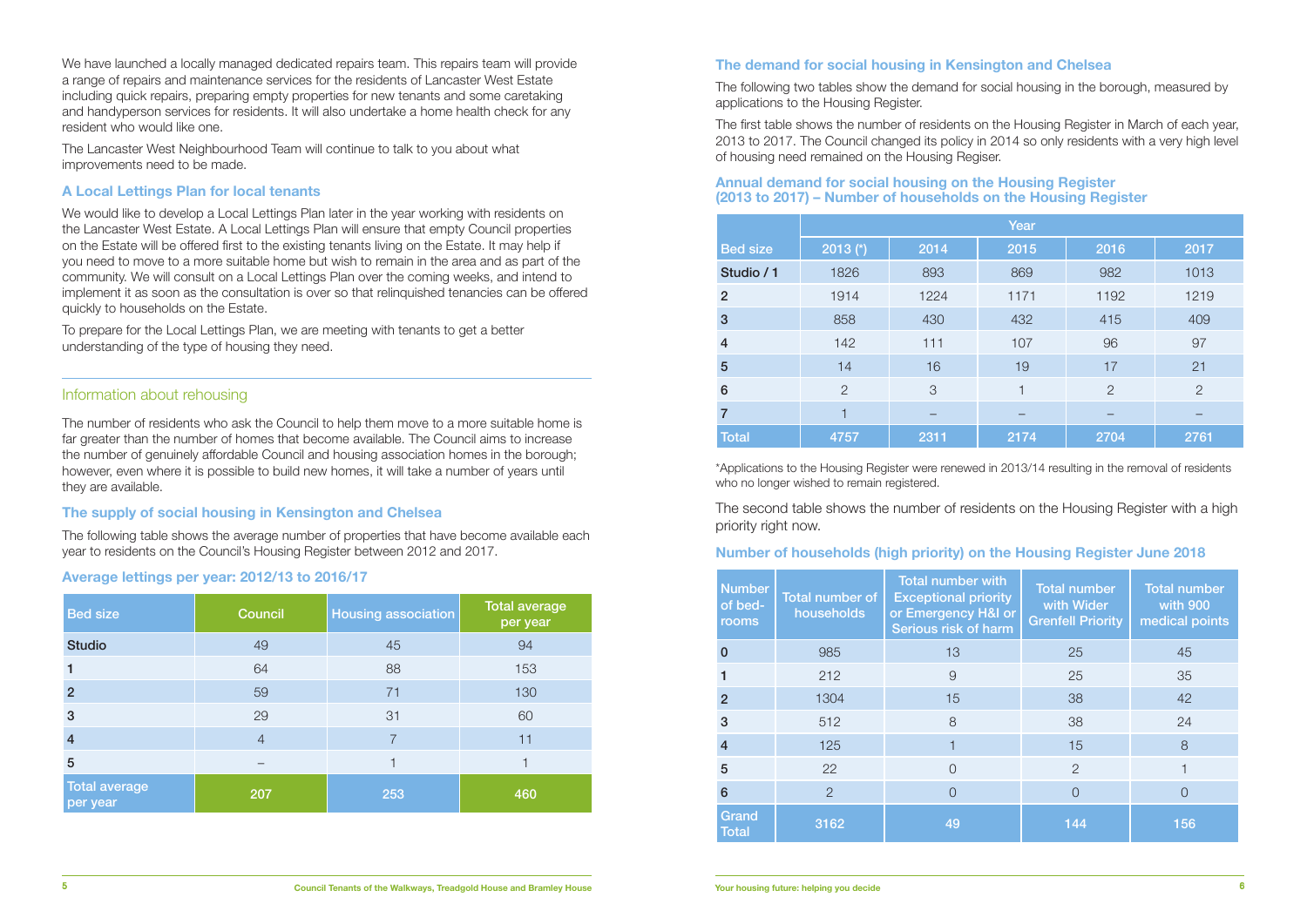#### **How long might it take to get rehoused?**

This is very difficult to predict because it depends on several factors.

For example, it depends upon your priority for rehousing (the number of points you have been given) compared to others on the Housing Register. It also depends upon the number of properties that become available that are suitable for you. It can also depend upon how flexible you wish to be about moving to a more suitable home. The more locations and types of home you are willing to move to, the more chance you will see an available property you like.

The following two tables give an indication of how long it can take to be rehoused.

The first shows the average waiting time for all residents on the Housing Register to be rehoused to different sizes of property between 2013 and 2017.

| <b>Bed size</b> | Average waiting time 2013-2017 |
|-----------------|--------------------------------|
| <b>Studio</b>   | 2 years 2 months               |
| 1 bed           | 2 years 2 months               |
| 2 bed           | 3 year 1 month                 |
| 3 bed           | 3 year 10 months               |
| 4 bed           | 5 years 2 months               |
| 5 bed           | 7 years 4 months               |
| 6 bed           | 13 years 9 months              |

The second table shows the average waiting time for residents awarded a high priority for rehousing.

Residents awarded exceptional priority, emergency medical priority, and at serious risk of harm points have a higher priority than tenants awarded Wider Grenfell Priority; however, the number of households awarded these very high priorities are small. Residents awarded medical priority have 900 points, the same as Wider Grenfell Priority. However, the vast majority of residents with medical priority have mobility problems and need to move to an 'accessible property' that is suitable for them – this can sometimes result in a longer wait.

Tenants awarded Wider Grenfell Priority have a relatively high priority for rehousing.

|                 | Average waiting time 2013 to 2017                                               |                         |  |
|-----------------|---------------------------------------------------------------------------------|-------------------------|--|
| <b>Bed size</b> | <b>Exceptional priority</b><br><b>Emergency medical</b><br>Serious risk of harm | <b>Medical priority</b> |  |
| <b>Studio</b>   | 6 months                                                                        | 9 months                |  |
| 1 bed           | 10 months                                                                       | 2 years                 |  |
| 2 bed           | 1 year 3 months                                                                 | 2 years 8 months        |  |
| 3 bed           | 1 year 4 months                                                                 | 1 year 9 months         |  |
| 4 bed           | 1 year 10 months                                                                | 6 years 11 months       |  |
| 5 bed           | n/a                                                                             | n/a                     |  |
| 6 bed           | n/a                                                                             | n/a                     |  |

#### **Properties secured for survivors of the Grenfell Tower tragedy**

Following the Grenfell Tower tragedy, we secured over 300 properties for the survivors and former residents of Grenfell Tower and Grenfell Walk in order to rehouse them to a new permanent home of their choice.

In mid to late July 2018, properties not required by the survivors and former residents of Grenfell Tower and Grenfell Walk will be made available as social housing to residents on the Council's Housing Register

If you have asked to be rehoused through the Wider Grenfell Rehousing Policy, and therefore awarded a high priority for rehousing, you might wish to express an interest in these properties when they are advertised on the Council's choice-based lettings system, Home Connections. You can ask your allocated housing advisor for more information.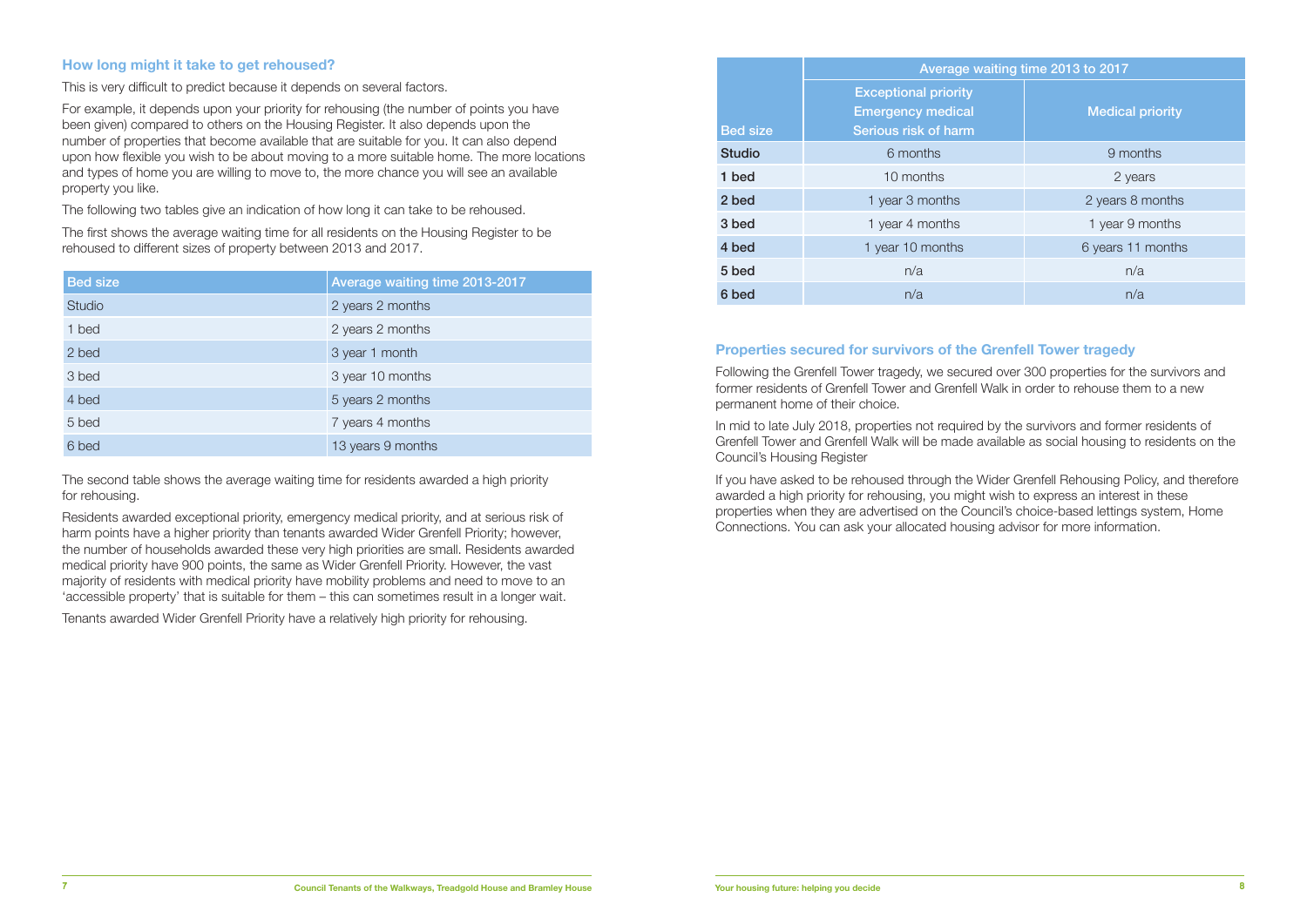#### Continuing care and support

We will make sure you receive the information, support, advice and links to the local community whether you choose to return home or decide to end your existing Council tenancy and remain in temporary accommodation until you are rehoused.

We will be responsive and empathetic if you need emotional and/or practical support.

For example, you will be able to receive support and advice through the Community Contact Team, a specialist part of the Keyworker service based in community-locations across the Borough. They're here to help you settle in to your neighbourhood – whatever type of housing you're in; with knowledge of the local area and the time to help you with anything from registering with a GP to finding work. The team can run all sorts of group activities – anything from group walks and physical activity sessions, right through to activities that will help you develop new skills. You can talk to them about what they've got planned and what you would like to try out.

> A informação presente neste documento pode ser disponibilizada em formatos alternativos e em línguas diferentes. Se desejar mais asassistência, use por favor os contactos fornecidos abaixo.

#### **Somali Somali**  domali waxaa lagu heli karaa qaabab kale iyo dhacdaa lagu heli karaa qaabab kale iyo dhacdaa qaabab kale iyo dh  $\mathsf{om}$ adka dokumentigan waxaa lagu heli karaa qaabab kale iyo dokumentigan waxaa lagu heli karaa qaabab kale

You can get support from the Community Contact Team through your Key Worker or other professional working with you, or you can contact the team directly on **07523 507279** or by email at **CCT@grenfellsupportservice.co.uk**. Look out for their drop-in sessions starting up in locations around the borough.

#### **Spanish** La información en este documento puede facilitarse en formatos alter-**Danish en este documento puede facilitarse en formatos alter-**

La información en este documento puede facilitarse en formatos alteralternativos y en diferentes idiomas. Si necesita más ayuda por favor utilice la siguiente información de contacto.

There is a large variety of services provided by the NHS for residents experiencing trauma, grief and mental health problems. More information on this type of care and support can be found at www.grenfellwellbeing.com.

Community organisations continue to offer very important support, advice and activities to residents, based both in The Curve and across the north of the borough. More information on this type of care and support can be found at **www.grenfellsupport.org.uk**.

Macluumaadka dokumentigan waxaa lagu heli karaa qaabab kale iyo luuqado kala duwan. Haddii aad u baahan tahay caawinaad intaas dhaafsiisan fadlan isticmaal xiriirka faahfaahinta hoose. **Spanish**

### **English English English**

Information from this document can be made available in alternative Information from this document can be made available in alternative Information from this document can be made available in alternative formats and in different languages. If you require further assistance please use the contact details below. please use the contact details below. please use the contact details below.

## **Arabic Arabic Arabic**

يمكن توفير المعلومات التي وردت في هذا المستند بصبغ بديلة ولغات اخرى. إذا كنت في حاجة إلى مزيد من ء - ت ت تركيب .<br>المساعدة، الرجاء استخدام بيانات الاتصال الواردة أدناه.

# **Farsi Farsi Farsi**

```
اطلاعات حاوی در این مدارک به صورتهای دیگر و به زبانهای مختلف در دسترس می باشد. در
   صورت نیاز به کمک بیشتر لطفا از جزئیات تماس ذکر شده در ذیل استفاده کنید.
```
#### **French French French**

Les informations présentées dans ce document peuvent vous être Les informations présentées dansce document peuvent vous être Les informations présentées dansce document peuvent vous être fournies dans d'autres formats et d'autres langues. Si vous avez besoind'une aide complémentaire, veuillez utiliser les coordonnées ci-dessous. **Portuguese**

#### **Portuguese** A informação presente neste documento pode ser disponibilizada em A informação presente neste documento pode ser disponibilizada em

If you require further assistance please use the contact details on the back page of this leaflet.